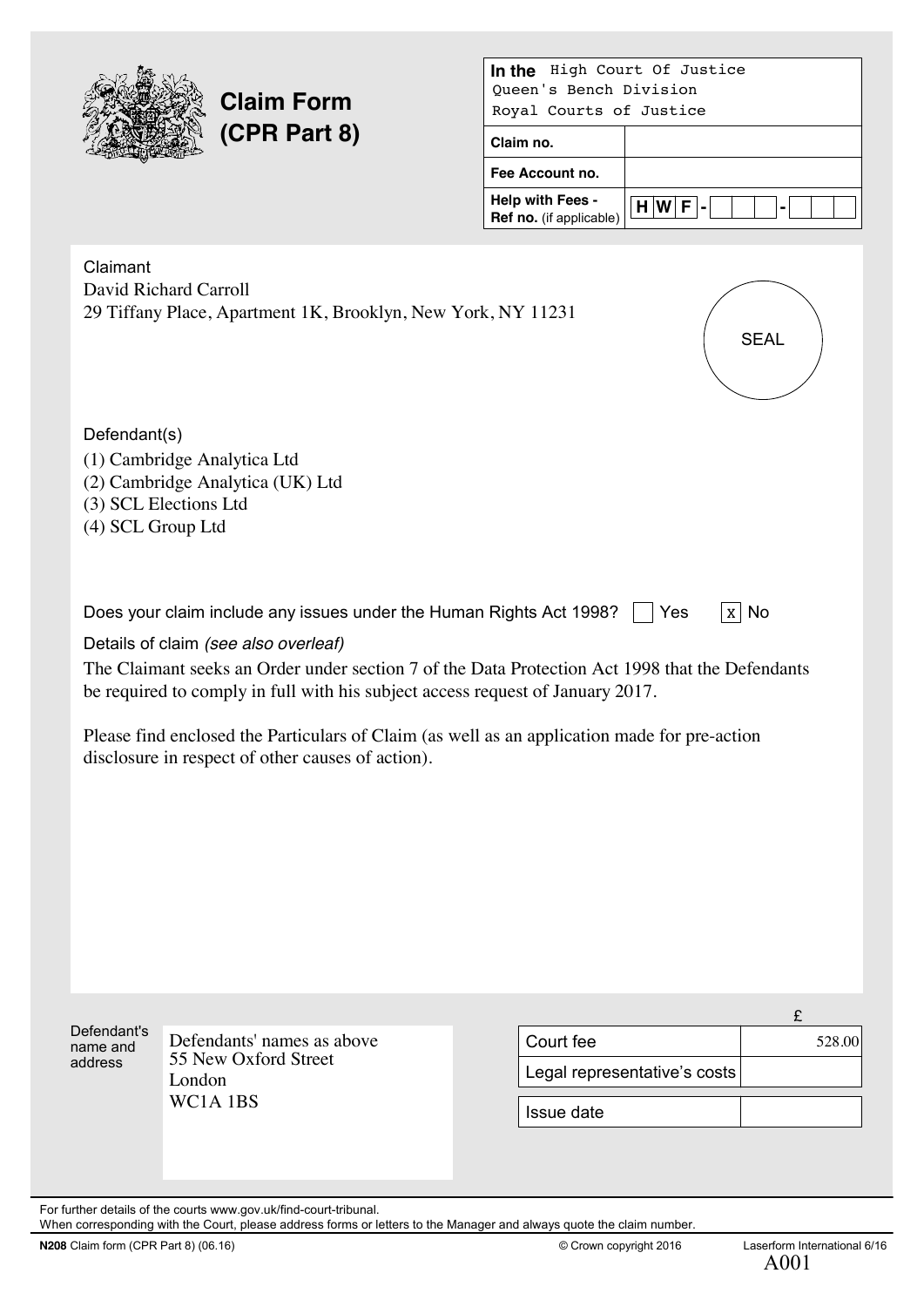**Claim no.**

Details of claim *(continued)*

# **Statement of Truth**

\*(I believe)(The Claimant believes) that the facts stated in these particulars of claim are true. *XXXXXXXX* \* I am duly authorised by the claimant to sign this statement.

Full name Ravi Naik

Name of claimant's legal representative's firm Irvine Thanvi Natas

| signed                                                                                                         | position or office held Partner                                                                                                                                                                                   |
|----------------------------------------------------------------------------------------------------------------|-------------------------------------------------------------------------------------------------------------------------------------------------------------------------------------------------------------------|
| * KONSKONSKO (KONGENOOGOGOGOGO                                                                                 | (if signing on behalf of firm or company)                                                                                                                                                                         |
| (Legal representative's solicitor)                                                                             | *delete as appropriate                                                                                                                                                                                            |
| Irvine Thanvi Natas<br>36 Whitefriars Street<br>London<br>EC4Y 8BO<br>DX: 5430 Stratford<br>Fax: 020 8522 7708 | Claimant's or claimant's legal representative's<br>address to which documents should be sent if<br>different from overleaf. If you are prepared to<br>accept service by DX, fax or e-mail, please add<br>details. |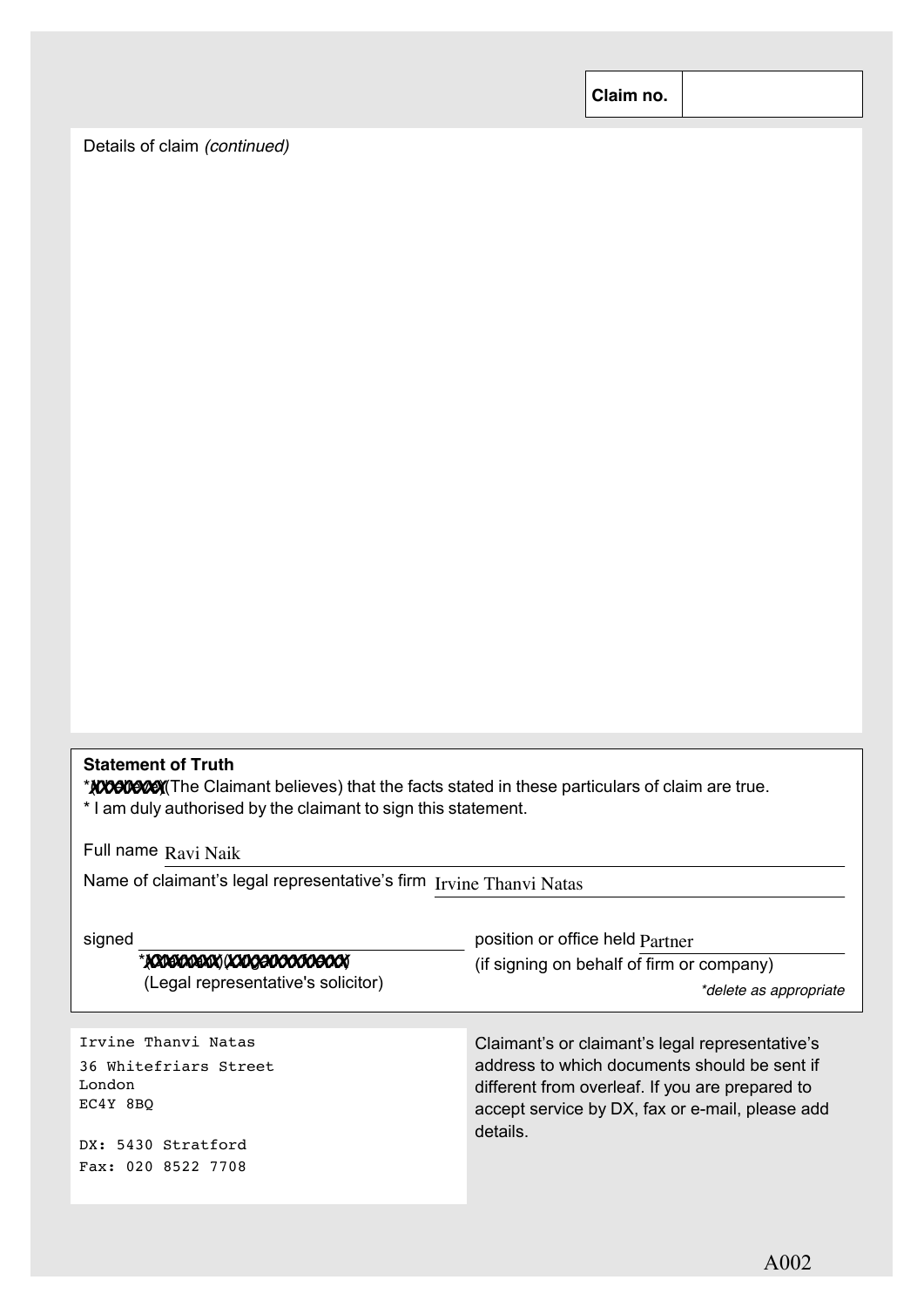# **Application notice**

| N244<br><b>Application notice</b>                                                      | Name of court<br>High Court Of Justice                                                                                                                                    |                                              | Claim no. |
|----------------------------------------------------------------------------------------|---------------------------------------------------------------------------------------------------------------------------------------------------------------------------|----------------------------------------------|-----------|
|                                                                                        | Oueen's Bench Division<br>Royal Courts of Justice                                                                                                                         |                                              |           |
| For help in completing this form please read the<br>notes for guidance form N244Notes. | Fee account no.<br>(if applicable)                                                                                                                                        | Help with Fees - Ref. no.<br>(if applicable) |           |
|                                                                                        |                                                                                                                                                                           | $H[W F -$                                    |           |
|                                                                                        | Warrant no.<br>(if applicable)                                                                                                                                            |                                              |           |
|                                                                                        | <b>Claimant's name</b> (including ref.)<br>David Richard Carroll<br>(Ref: RAN/28325)                                                                                      |                                              |           |
|                                                                                        | <b>Defendant's name</b> (including ref.)<br>(1) Cambridge Analytica Ltd (2) Cambridge<br>Analytica (UK) Ltd (3) SCL Elections Ltd<br>(4) SCL Group Ltd<br>(Ref: KK/17517) |                                              |           |
|                                                                                        | Date                                                                                                                                                                      | 16 March 2018                                |           |

1. What is your name or, if you are a legal representative, the name of your firm?

|    | Irvine Thanvi Natas                                                                                                                             |                                        |  |  |  |  |
|----|-------------------------------------------------------------------------------------------------------------------------------------------------|----------------------------------------|--|--|--|--|
|    | Claimant<br>Defendant<br>2. Are you a                                                                                                           | <b>Legal Representative</b><br>X       |  |  |  |  |
|    | Other (please specify)                                                                                                                          |                                        |  |  |  |  |
|    | If you are a legal representative whom do you represent?                                                                                        | Claimant / Applicant                   |  |  |  |  |
| 3. | What order are you asking the court to make and why?                                                                                            |                                        |  |  |  |  |
|    | An order for pre-action disclosure in the terms set out in the draft Order. Please<br>also see the enclosed Application Grounds / Part 8 Claim. |                                        |  |  |  |  |
|    | 4. Have you attached a draft of the order you are applying for?                                                                                 | Yes<br>No<br>X                         |  |  |  |  |
|    | 5. How do you want to have this application dealt with?                                                                                         | at a hearing<br>without a hearing<br>X |  |  |  |  |
|    |                                                                                                                                                 | at a telephone hearing                 |  |  |  |  |
|    | 6. How long do you think the hearing will last?                                                                                                 | 5<br>Hours<br><b>Minutes</b>           |  |  |  |  |
|    | Is this time estimate agreed by all parties?                                                                                                    | $\mathbf X$<br>No<br>Yes               |  |  |  |  |
| 7. | Give details of any fixed trial date or period                                                                                                  |                                        |  |  |  |  |
| 8. | What level of Judge does your hearing need?                                                                                                     |                                        |  |  |  |  |
|    | 9. Who should be served with this application?                                                                                                  | Defendants                             |  |  |  |  |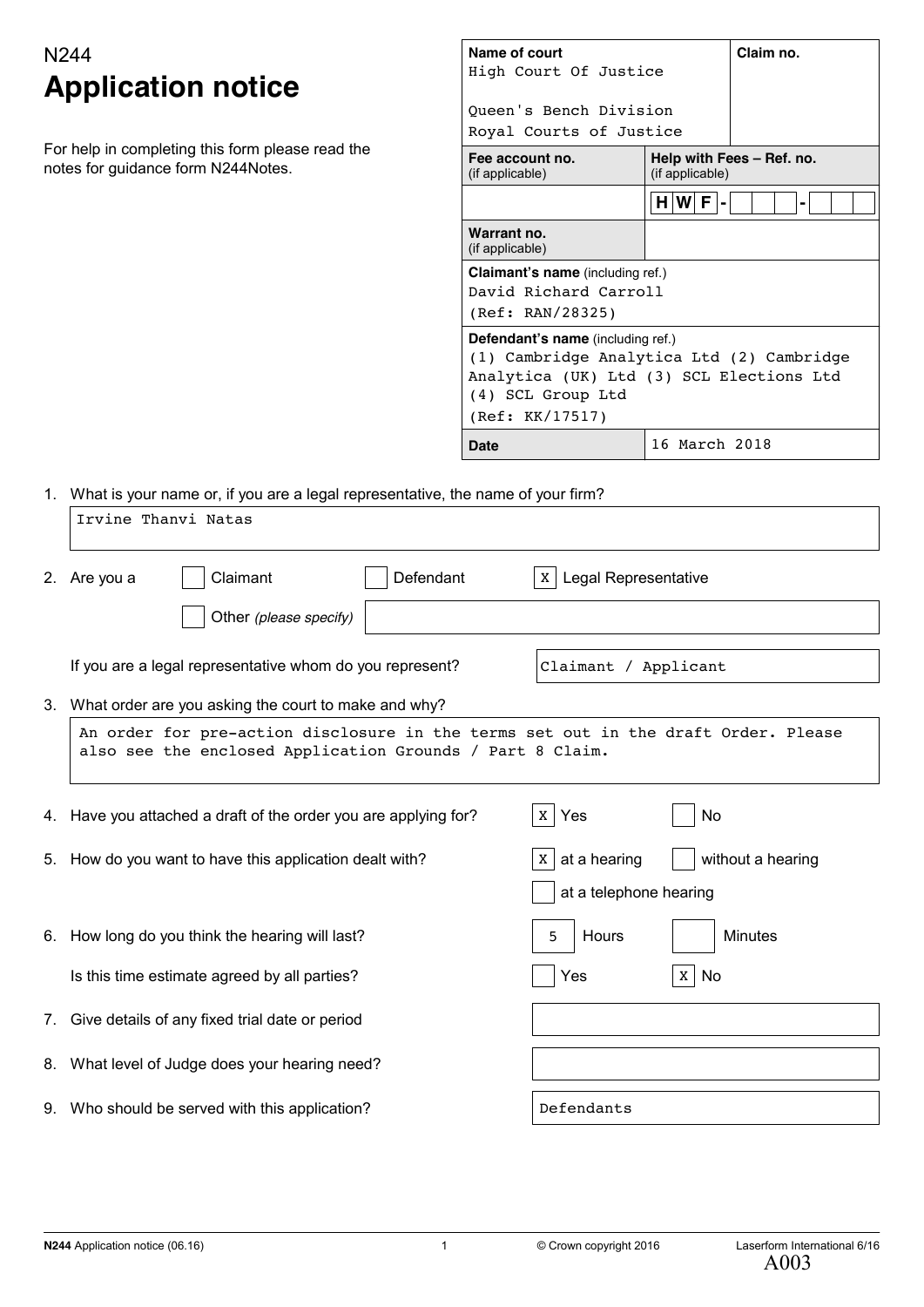9a. Please give the service address, (other than details of the claimant or defendant) of any party named in question 9.

|  | 10. What information will you be relying on, in support of your application? |  |  |  |  |
|--|------------------------------------------------------------------------------|--|--|--|--|
|--|------------------------------------------------------------------------------|--|--|--|--|

| $x \mid$ the attached witness statement                                                                                           |                                                                                                                                                                               |
|-----------------------------------------------------------------------------------------------------------------------------------|-------------------------------------------------------------------------------------------------------------------------------------------------------------------------------|
| $x \mid$ the statement of case                                                                                                    |                                                                                                                                                                               |
| $x \mid$ the evidence set out in the box below                                                                                    |                                                                                                                                                                               |
| If necessary, please continue on a separate sheet.                                                                                |                                                                                                                                                                               |
| exhibits and expert reports.                                                                                                      | Please refer to enclosed Application Grounds / Part 8 Claim, witness statements,                                                                                              |
| application.                                                                                                                      | Please note that the hearing estimate at question 6 of this application is provided on<br>the basis of the section 7 Data Protection Act claim being heard together with this |
| <b>Statement of Truth</b><br>The applicant believes that the facts stated in this section (and any continuation sheets) are true. |                                                                                                                                                                               |
| Signed                                                                                                                            | Dated 16 March 2018<br><u> 1980 - Johann Barbara, martin a</u>                                                                                                                |
| Applicant's legal representative                                                                                                  |                                                                                                                                                                               |
| Full name Ravi Naik                                                                                                               |                                                                                                                                                                               |
| Name of applicant's legal representative's firm Irvine Thanvi Natas                                                               |                                                                                                                                                                               |
| Position or office held Partner / Solicitor                                                                                       |                                                                                                                                                                               |
| (if signing on behalf of firm or company)                                                                                         |                                                                                                                                                                               |
|                                                                                                                                   |                                                                                                                                                                               |
| 11. Signature and address details                                                                                                 |                                                                                                                                                                               |

Applicant's legal representative

Position or office held Partner / Solicitor (if signing on behalf of firm or company)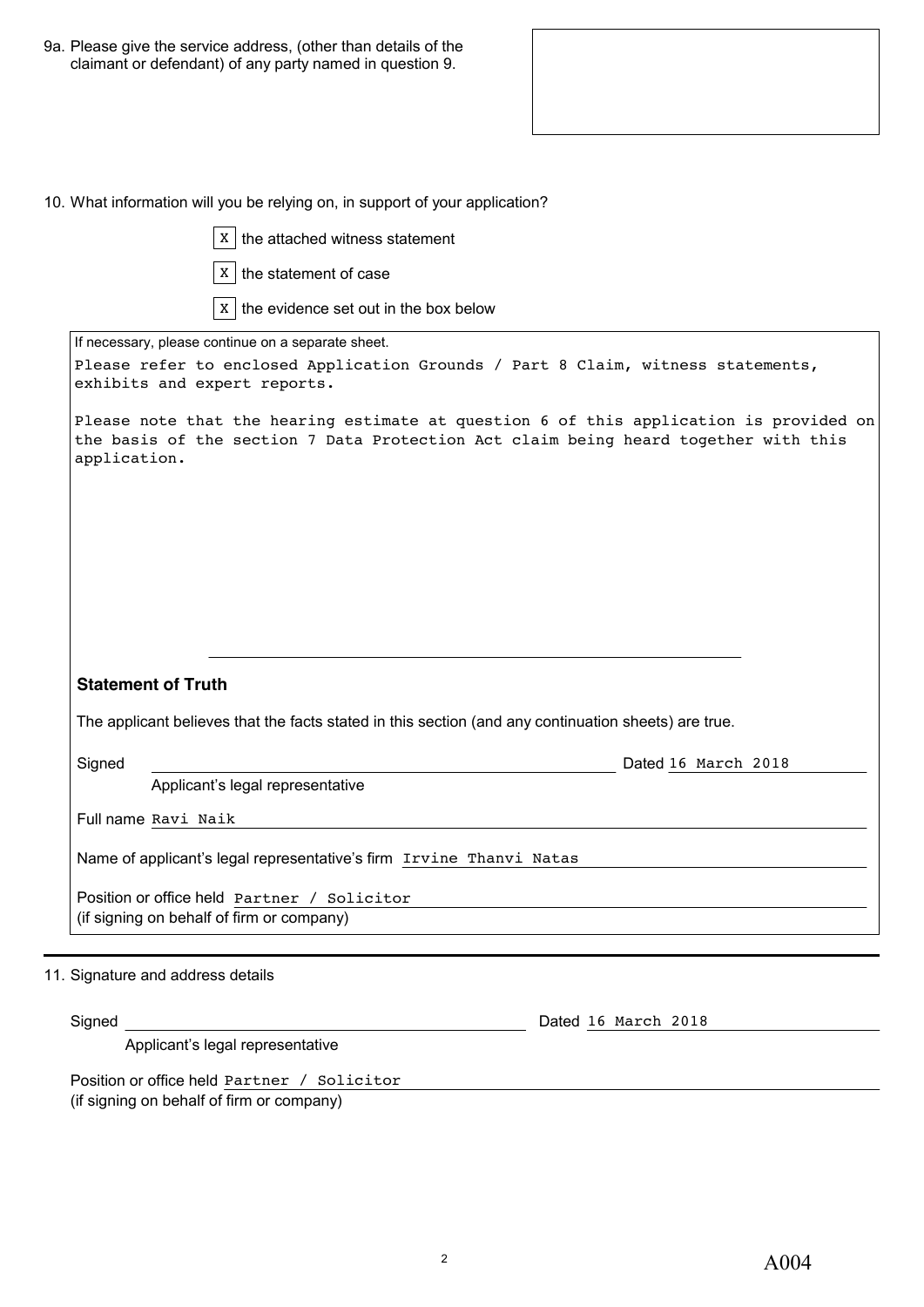#### Applicant's address to which documents about this application should be sent

| Irvine Thanvi Natas                                            | If applicable |                |
|----------------------------------------------------------------|---------------|----------------|
| 36 Whitefiars Street<br>London                                 | Phone no.     | 020 8522 7707  |
|                                                                | Fax no.       | 020 8522 7708  |
|                                                                | DX no.        | 5430 Stratford |
| Postcode<br>$\vert$ B<br>  E   C  <br>$\Omega$<br>Y<br>8<br>.4 | Ref no.       | RAN/28325      |
| E-mail address rnaik@itnsolicitors.com                         |               |                |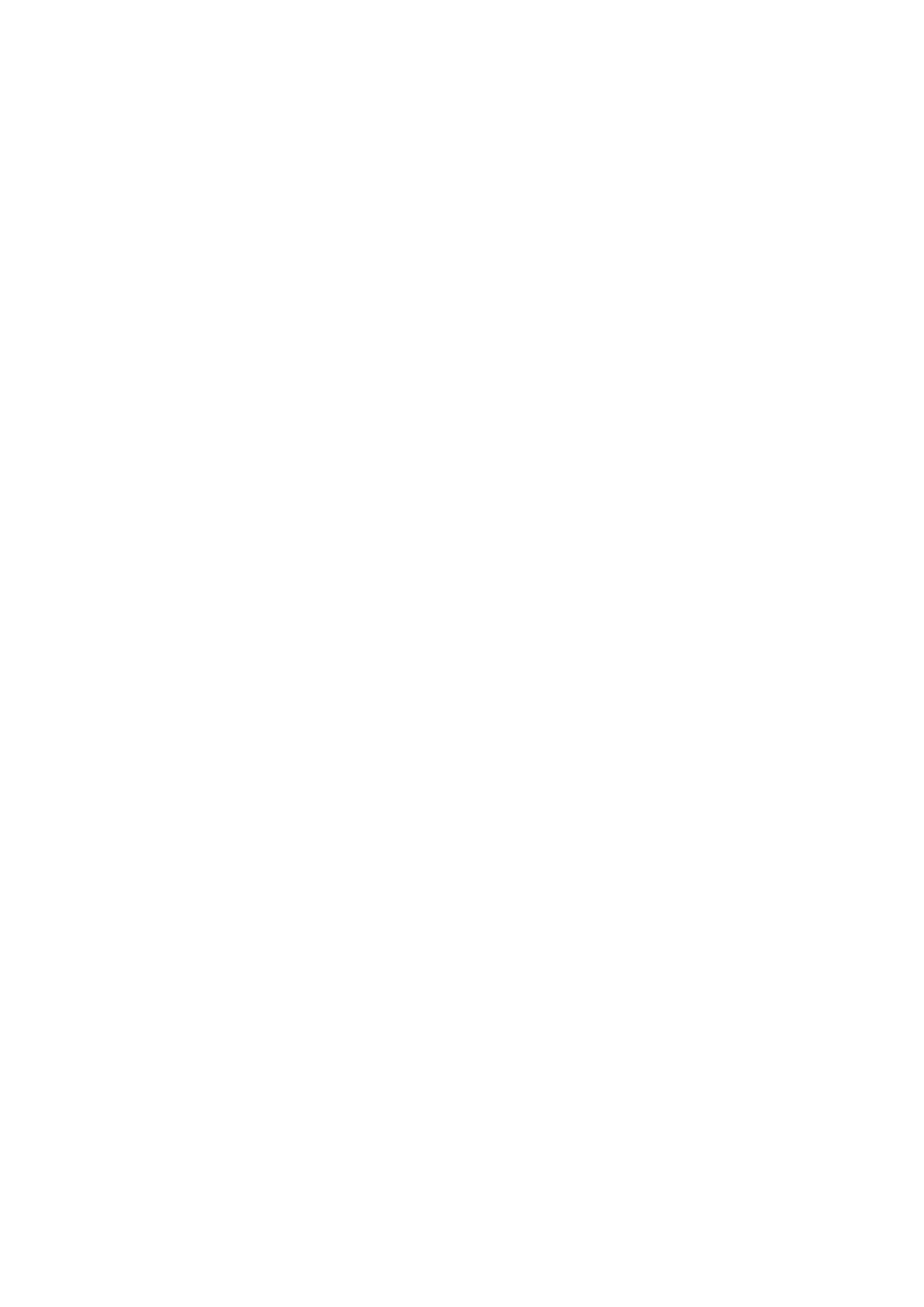**Claim No.:**

## **IN THE HIGH COURT OF JUSTICE QUEEN'S BENCH DIVISION MEDIA AND COMMUNICATIONS LIST**

**BETWEEN:**

#### **DAVID CARROLL**

**Claimant / Applicant**

**- and -**

# **(1) CAMBRIDGE ANALYTICA LTD (2) CAMBRIDGE ANALYTICA (UK) LTD (3) SCL ELECTIONS LTD (4) SCL GROUP LTD**

**Defendants / Respondents**

#### **PART 8 CPR CLAIM UNDER S 7(9) DATA PROTECTION ACT 1998 and**

**\_\_\_\_\_\_\_\_\_\_\_\_\_\_\_\_\_\_\_\_\_\_\_\_\_\_\_\_\_\_\_\_\_\_\_\_\_\_\_\_\_\_\_\_\_\_\_\_\_\_\_\_\_\_\_\_\_\_\_\_\_\_\_\_\_\_\_\_\_\_\_\_\_\_\_**

#### **APPLICATION FOR PRE-ACTION DISCLOSURE \_\_\_\_\_\_\_\_\_\_\_\_\_\_\_\_\_\_\_\_\_\_\_\_\_\_\_\_\_\_\_\_\_\_\_\_\_\_\_\_\_\_\_\_\_\_\_\_\_\_\_\_\_\_\_\_\_\_\_\_\_\_\_\_\_\_\_\_\_\_\_\_\_\_\_**

#### **SUMMARY**

- 1. The Claimant / Applicant Professor David Carroll ("the Claimant"), applies for an order requiring the Defendants / Respondents ("the Defendants") to:
	- a. Comply fully with his subject access request made under s 7 Data Protection Act 1998 ("DPA") – that claim is brought under Part 8 CPR ("the s 7 DPA claim"); and/or
	- b. Provide him with pre-action disclosure pursuant to s 33(2) Senior Courts Act 1981 and Part 31.16 CPR ("the disclosure application").
- 2. The Defendants are commercial entities that create detailed profiles of individuals which they sell to advertisers, political campaigns and other entities, so as to assist them in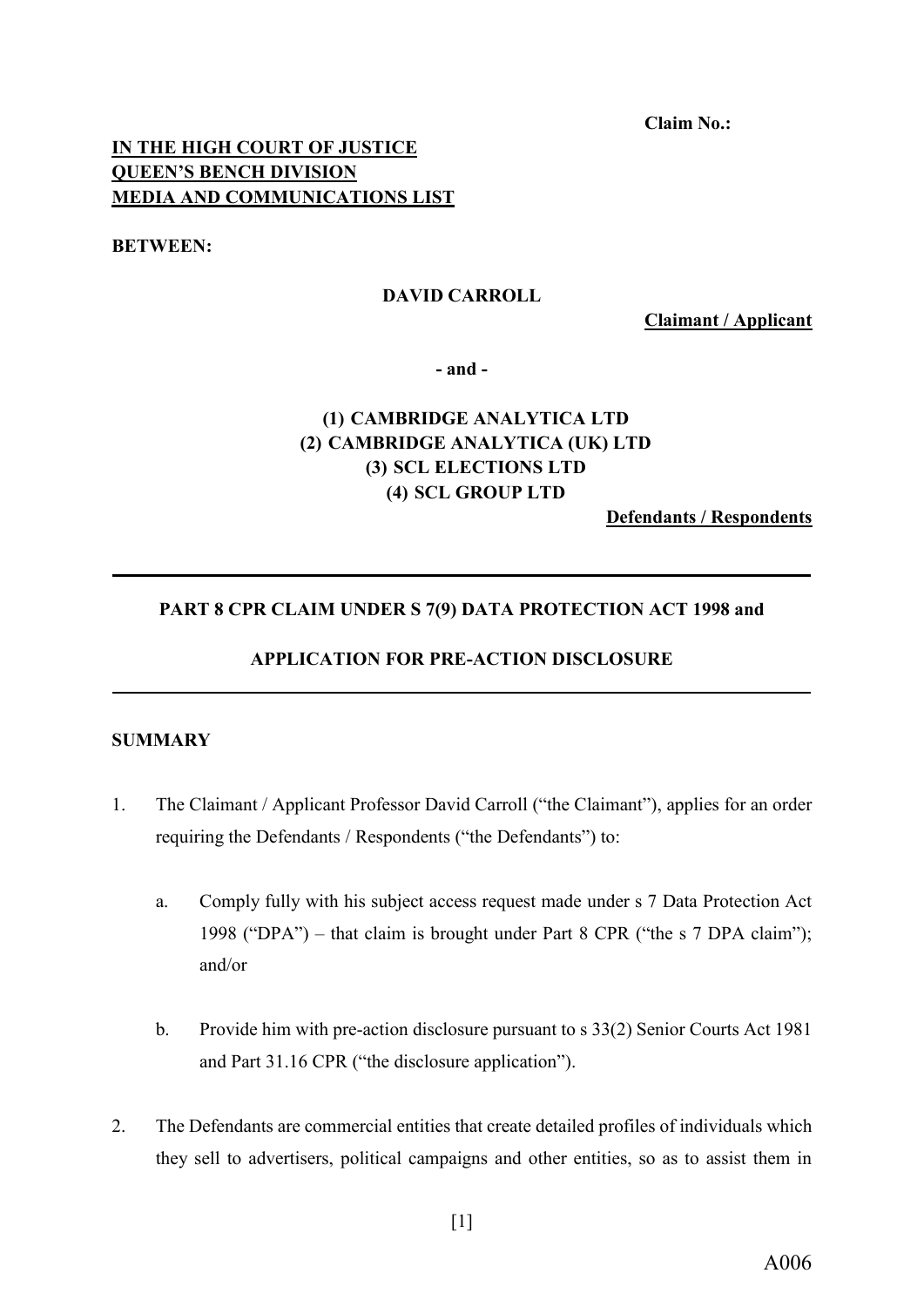targeting their efforts to influence the behaviour of profiled individuals. The subject of these detailed profiles is not informed that they have been generated or sold to third parties. For individuals to confirm whether they have been profiled, what information is held on them, and how it has been used, they need to rely on subject access requests under the DPA.

- 3. The Claimant made such a request. In response, the Defendants confirmed that the Claimant has, without his knowledge, been the subject of their profiling activities. The Claimant was provided with some of that information as to the data held on him although this appears to be materially incomplete.
- 4. In order to be provided with the full information he is entitled to under the DPA, the Claimant brings the present s 7 DPA claim. In pre-action correspondence, the Claimant has also sought further information which is essential for him to determine the legality of the Defendants' processing of his data. The Defendants have failed to provide this and the Claimant therefore also makes the disclosure application.

#### **FACTS**

#### **The parties**

- 5. The Claimant is an Associate Professor of media design at the Parsons School of Design in New York, USA and has particular experience in the field of online behavioural advertising technologies. The Claimant's work encompasses research into how the digital media and marketing industry is able to track user behaviours and how companies can use technology to "re-identify" an individual from supposedly anonymous data.
- 6. The Defendants are UK-registered companies which, by their own description, engage in the business of "*behavioural microtargeting*" – the collating and/or creating and then selling of data profiles of individuals which are used for, *inter alia*, targeted advertising and political campaigning.
	- 7. The personal data used to create such individual profiles consists of information relating to people's personality traits, political beliefs and other deeply held personal habits and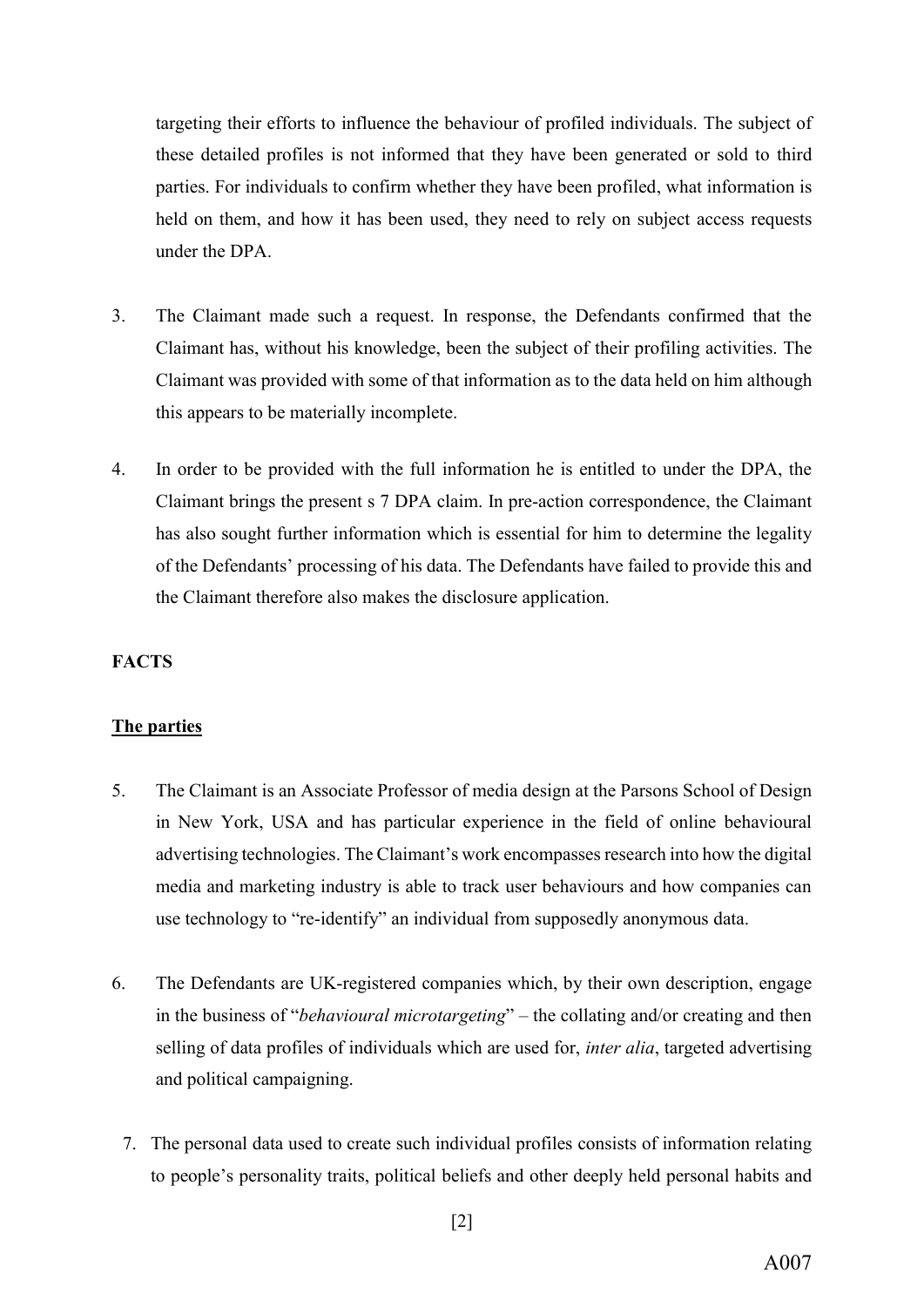decisions. The profiles prepared by Cambridge Analytica are said to use "*up to 5,000 data points on over 230 million American voters … [to] build your custom target audience, then use this crucial information to engage, persuade, and motivate them to act*." <sup>1</sup>

- 8. There are two companies registered on Companies House with the name "Cambridge Analytica": Cambridge Analytica Ltd (Co. number: 09154503) and Cambridge Analytica (UK) Ltd (Co. number: 09375920). It is unclear whether / how these companies operate together. SCL Elections Limited (Co. number: 08256225) is Cambridge Analytica (UK) Ltd's parent company.<sup>2</sup> The ultimate parent company is SCL Group Ltd, also registered in the UK (Co. number 05514098).
- 9. Cambridge Analytica (as a single entity) and SCL Elections Ltd are registered with the Information Commissioner's Office as data controllers. SCL Group is not so registered.

#### **The Claimant's subject access request under s 7 DPA ("the SAR")**

- 10. On in or around 10 January 2017, Professor Carroll submitted the SAR to Cambridge Analytica ("the SAR"). In doing so, he was motivated by both academic and personal interest in ascertaining what data the Defendants held on him and how it was being processed. The SAR was submitted through the following website: [https://datarequests.cambridgeanalytica.org.](https://datarequests.cambridgeanalytica.org/)
- 11. In response to that request, the Claimant received an email from a "data compliance" email address associated with SCL group. This informed the Claimant that he was "*required to submit the £10 fee and proof of ID directly to SCL Elections who is Cambridge Analytica's agent for the purposes of DPA requests.*"
- 12. A substantive response was then provided on 27 March 2017, under cover of a letter from "Cambridge Analytica". That letter was signed by Julian Wheatland, "Group COO". At

1

<sup>&</sup>lt;sup>1</sup> Carole Cadwalladr, *Robert Mercer: the big data billionaire waging war on mainstream media, the Guardian, 26* February 2017, available at: [https://www.theguardian.com/politics/2017/feb/26/robert-mercer-breitbart-war-on](https://www.theguardian.com/politics/2017/feb/26/robert-mercer-breitbart-war-on-media-steve-bannon-donald-trump-nigel-farage)[media-steve-bannon-donald-trump-nigel-farage](https://www.theguardian.com/politics/2017/feb/26/robert-mercer-breitbart-war-on-media-steve-bannon-donald-trump-nigel-farage) 

<sup>2</sup> SCL Elections Limited are registered with Companies House as the Company with "significant control" over Cambridge Analytica (UK) Limited.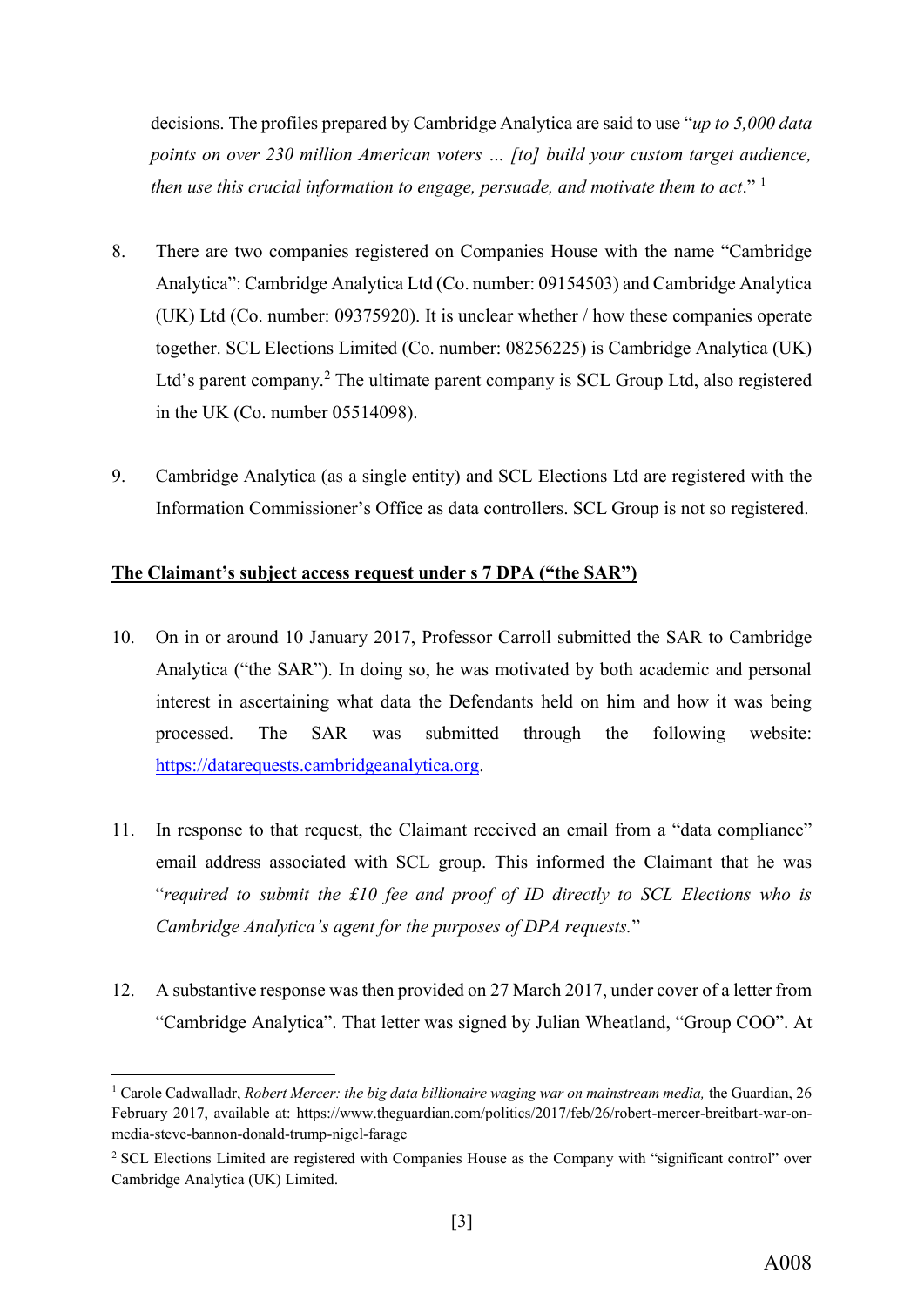the time, Mr Wheatland was a director of SCL Group Limited. Based on publicly available information, Mr Wheatland did not hold a position at Cambridge Analytica.

- 13. On 27 February 2018, Alexander Nix, Cambridge Analytica's chief executive, gave oral evidence before the Digital, Culture, Media and Sport Committee. He confirmed that the Defendants share data, stating that they: "*transfer data from Cambridge Analytica to SCL.*"<sup>3</sup>
- 14. In light of the above, the SAR appears to have been processed by the Defendants collectively.

# **The Defendants' response to the SAR ("the SAR Response")**

- 15. The SAR Response confirmed that the Defendants are data controllers for the purposes of s 5 DPA, including in respect of the Claimant, who is / was a data subject within the meaning of s 1 DPA.
- 16. The SAR Response purported to provide the Claimant with "*all of the data to which you are entitled under the DPA, in a Microsoft Excel Spreadsheet (.xls).*" The enclosed file contained:
	- a. A summary of the Claimant's profile;
	- b. Background data on the Claimant, including his name, address, date of birth, and US voter identification numbers;
	- c. Data relating to the Claimant's election returns for both primary and general elections from 2000 – 2014, including a category titled "result" indicating the party voted for; and
	- d. A political profile stating the Claimant's political views on key issues, ranking them by order of importance to him, and identifying his political and party affiliation (registered and unregistered) as well as his likelihood of voting.

**<sup>.</sup>**  $3$  At O688 – O689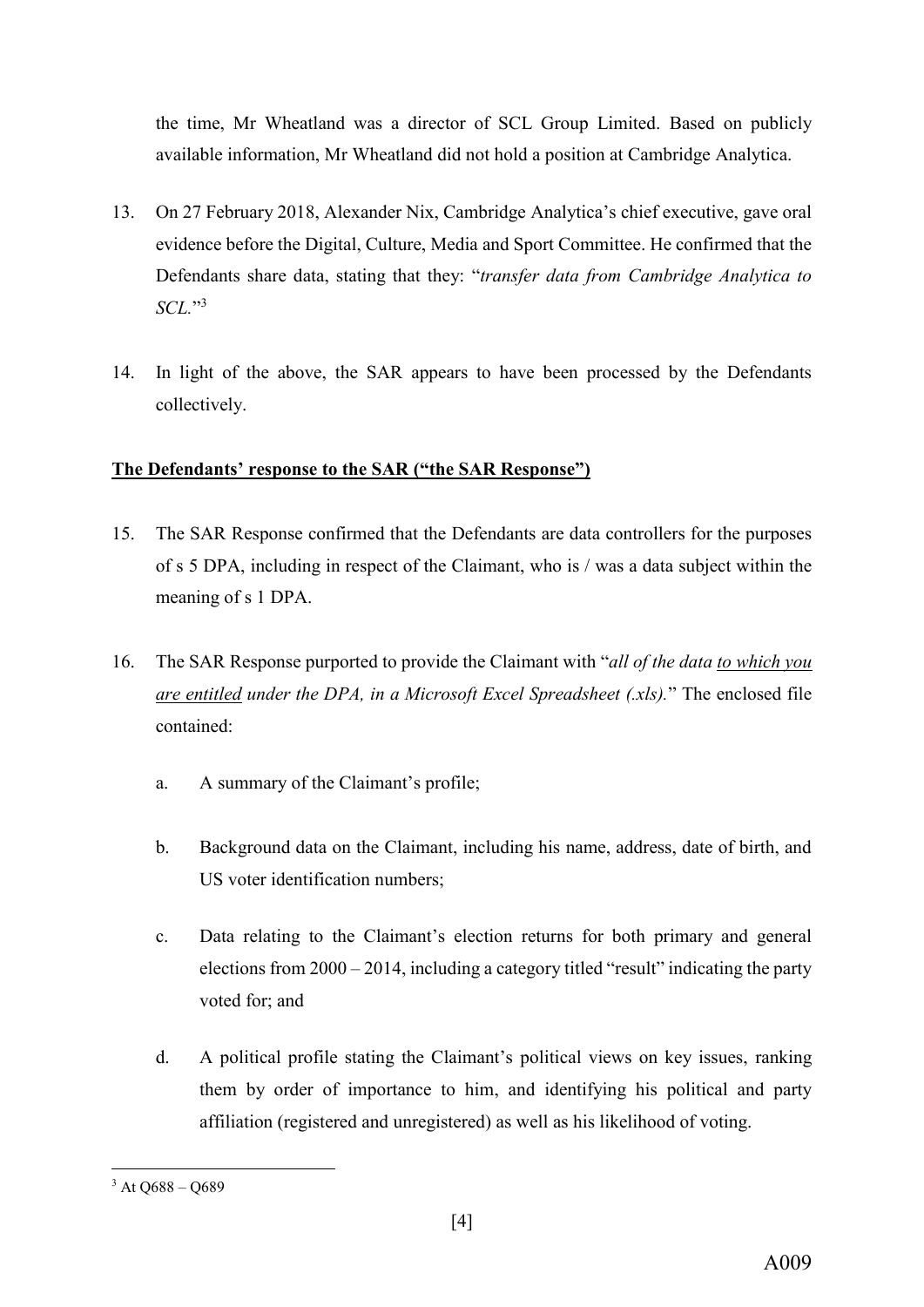- 17. Having considered the response, based on his knowledge and experience, the Claimant was concerned that it appeared to be incomplete and did not comply with s 7 DPA in a number of material respects.
- <span id="page-10-0"></span>18. **First**, the underpinning personal data provided was insufficient to support the 'headline' personal profile of the Claimant. The political profile of the Claimant provided appeared to be based on further information about him (whether derived from open or private sources) that was not provided as part of the SAR Response. The limited factual information disclosed did not provide sufficient information to give rise to the "models" profiling the Claimant's political views. For instance, the profile (correctly) identified gun control as a key political issue for the Claimant. Yet, given his public profile and general background, this is an unusual priority issue. There was nothing in the underlying data that would have permitted the Defendants to identify this private political view as a priority for the Claimant.
	- 19. Further, compared to the Defendants' public claims about the nature and scope of their profiling activities, the data provided appeared to be very limited. For instance, speaking to the Financial Times in January 2017, Alexander Nix, Cambridge Analytica's chief executive stated: "*We have a massive database of 4-5,000 data points on every adult in America*".<sup>4</sup> As outlined above, the First Defendant's website gives a similar indication of the scale of the data held, stating that they have "up to 5,000 data points on over 230 million American voters."<sup>5</sup> The SAR Response did not contain anywhere near this number of data points on the Claimant.
- <span id="page-10-2"></span><span id="page-10-1"></span>20. **Second**, the SAR Response provided inadequate information on the purposes for which the Claimant's data was being processed. It contained only a broad summary of the purposes for which that personal data is processed, including, for example, *"audience opinion/behaviour research and polling"* and *"predictive algorithm development"*. This was insufficient for the Claimant to understand the actual purposes for which the Defendants are processing his data.

 $\overline{a}$ 

<sup>4</sup> Gillian Tett, *Donald Trump's campaign shifted odds by making big data personal*, Financial Times, 26 January 2017, available at:<https://www.ft.com/content/bee3298c-e304-11e6-9645-c9357a75844a>

<sup>5</sup> https://ca-political.com/ca-advantage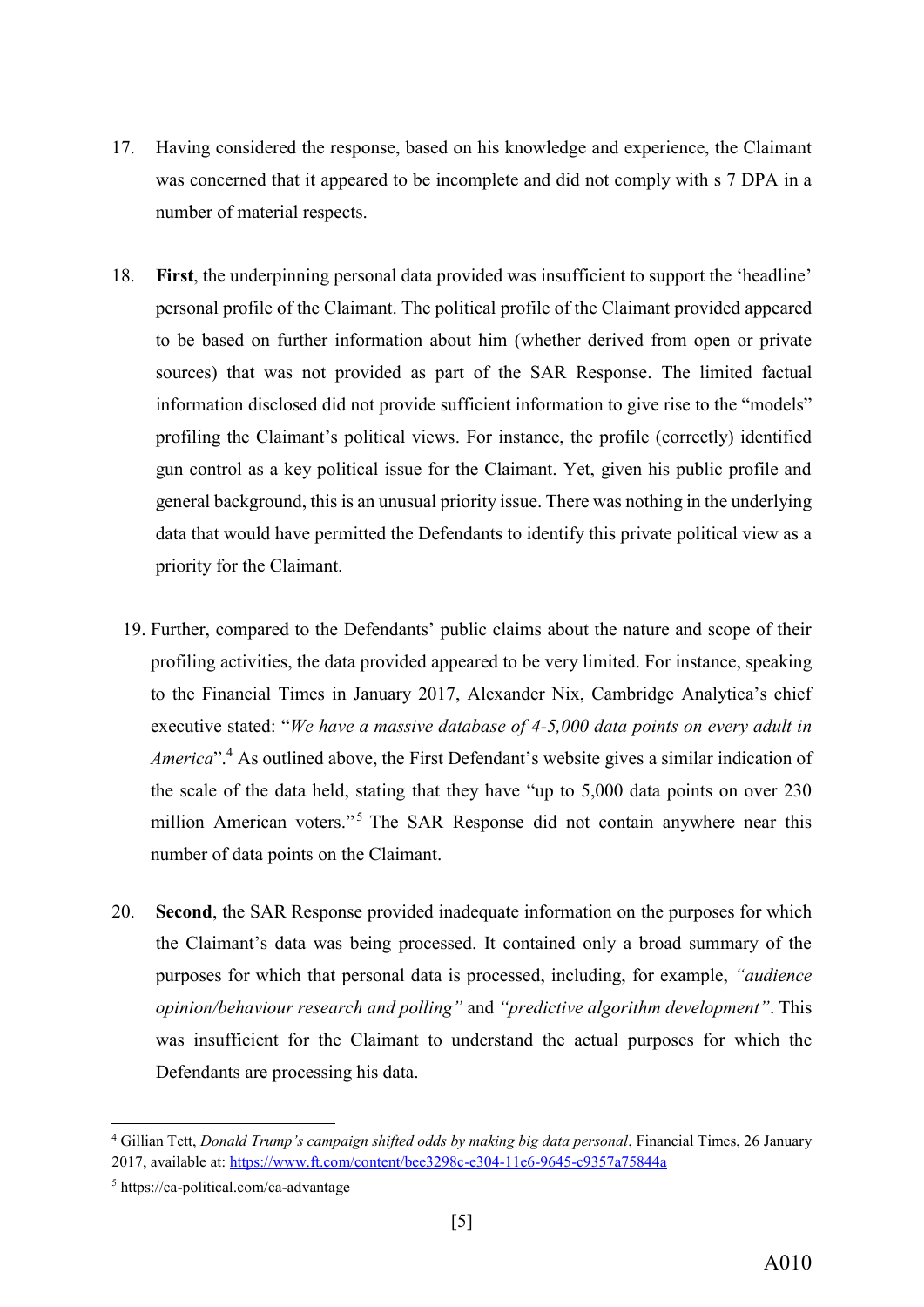- <span id="page-11-0"></span>21. **Third**, the SAR Response failed to provide information on the recipients to whom the Claimant's personal data was or may be disclosed. The Defendants provided a high-level summary of the types of *"clients"* to which they might disclose data (e.g. "*political campaigns*" and "*commercial entities*") but failed to indicate the actual organisations with which his data had been shared / would be shared.
- <span id="page-11-1"></span>22. **Fourth**, the SAR Response did not provide the requisite information regarding the source(s) of the personal data. It stated only that the Defendants had obtained the data from "*reputable data vendors*" or "*research partners*" without identifying these entities.
- <span id="page-11-2"></span>23. In light of the above concerns, the Claimant commissioned two expert reports by Professor Phil Howard and Dr David Stillwell. Both experts independently concluded that the SAR Response was likely to be incomplete.<sup>6</sup>
- <span id="page-11-3"></span>24. In summary:

**.** 

- a. Professor Howard, of Oxford University, is a leading expert on the impact of new information technologies on public life. His report addresses in particular how profiling techniques such as those employed by the Defendants are used in political campaigning. Having analysed the material disclosed by the Defendants in response to the Claimant's SAR, Professor Howard concludes that "*this profile provides limited information on what the Defendants were doing, and is incomplete.*"
- b. Dr Stillwell, of Cambridge University, is an expert in big data analysis and has particular experience in the prediction of psychological traits from social media data. His report deals with the way in which (i) models can predict an individual's behaviour and preferences on the basis of a range of data points pertaining to that individual, (ii) such models are created / operated, and (iii) the resulting profile information can then be used to influence the relevant individual's behaviour. Dr Stillwell also considered the information the Defendants provided in response to

<sup>6</sup> In the alternative, the Defendants marketing claims would be significantly inflated and at least some of the predictions made in their profiling of the Claimant would amount to very lucky guesswork.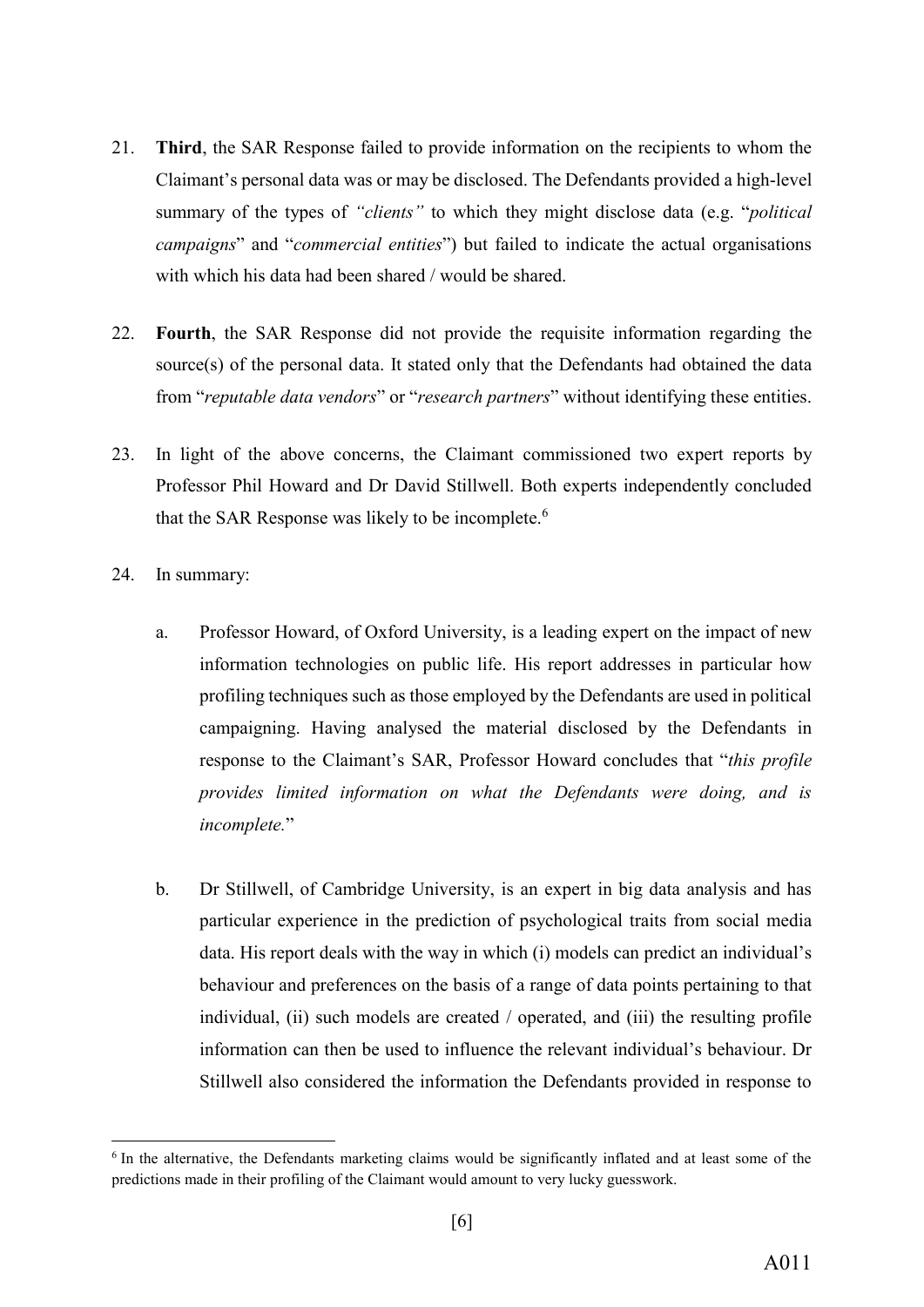the Claimant's SAR (along with another similar response<sup>7</sup>). Analysing it in light of his particular expertise, he reaches the same conclusion as Professor Howard, namely that the information provided is likely to be incomplete. In particular, he considers that some of the Defendants' key model predictions in respect of the Claimant are counter-intuitive and "*difficult to explain from the generic demographic data given in the subject access request*", suggesting that further data was used in creating them.

#### **Pre-action correspondence / the proposed claim**

- <span id="page-12-0"></span>25. The Defendants' failure to provide an adequate SAR Response was in breach of s 7 DPA (see paras [40](#page-18-0) ff., below).
- 26. Further, even the (incomplete) SAR Response indicated that the Claimant has a claim against the Defendants for breaches of the DPA, misuse of private information and/or breach of confidence.<sup>8</sup>
- 27. In light of the above, on 12 April 2017 the Claimant sent the Defendants a letter of claim. In essence, the proposed claim comprises the following:
	- a. The profile of the Claimant prepared and distributed by the Defendants relates to his political opinions and thus constitutes sensitive personal information for the purposes of s 2 DPA. To process sensitive personal data, at least one of the conditions in Schedule 3 DPA would have to be met – this is not the case and no exemptions apply.
	- b. The Claimant's non-public political views are his private information. The Defendants' use of this information took place without his consent and cannot be justified. It therefore amounts to misuse of private information.

**.** 

<sup>&</sup>lt;sup>7</sup> Dr Stillwell was provided with the subject access response received by Professor David Golumbia to assist him in preparing his report. Professor David Golumbia has also provided his own statement supporting the Claimant's claim and application in the light of his own on-going pre-action correspondence with the Defendants. The subject access response received by Professor Golumbia gives rise to the same or similar concerns to those raised by that received by the Claimant.

<sup>8</sup> See Claimant's letter of claim of 12 April 2017.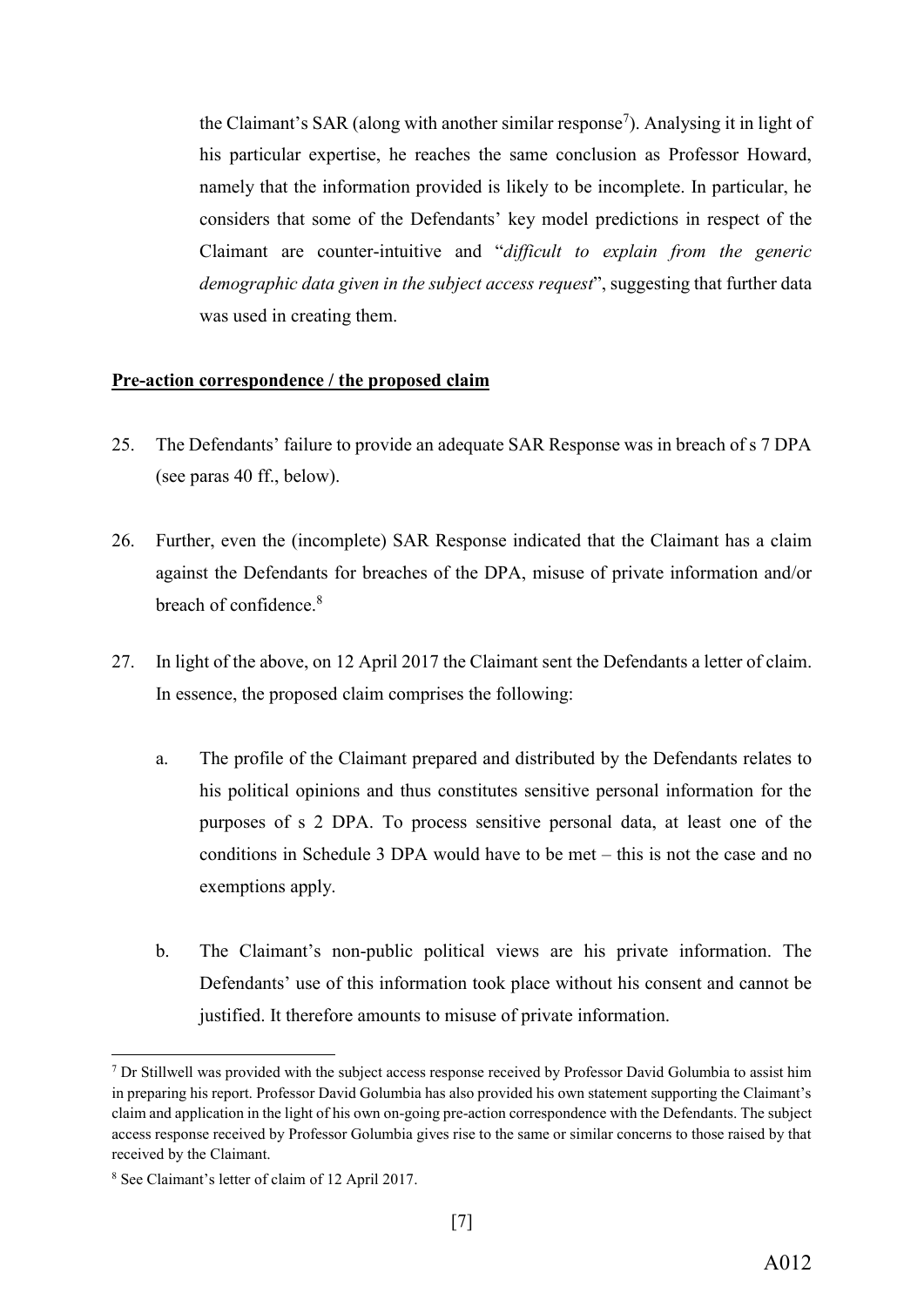- c. The Defendants were or ought to have been aware that at least some of the information they held on the Claimant was / is confidential to him and they had no right to pass this on to third parties, giving rise to a claim for breach of confidence.
- 28. The Claimant requested that the Defendants disclose to him his entire file in full, including the information specified in para 39.1-39.11 of the letter of claim. Further, para 40 the Claimant's letter of claim requested clarification of the following

*1. Our client requests clarification of how his data has been used to create the profile. For example, do you re-identify our client's data from de-identified / anonymised data sets? Further, do you use probabilistic and / or deterministic methods in performing the re-identification of the data? 2. Please clarify the source of the information that gave rise to our client's entry onto your database. 3. Whether our client is currently the subject of a profile on an SCL / Cambridge Analytica database (in any format). 4. If our client is not the subject of a current profile, whether he has ever been and, if so, for what period of time? 5. Who has accessed the profile for our client (in any format) and when. 6. Whether our client has ever been subject to any form of bespoke request.*

- 29. The Defendants failed to provide any admissible response to the letter of claim or to address the shortcomings of the SAR Response. This means that the Claimant lacks essential information to assess the legality of all relevant aspects of the processing of his data.
- 30. In the light of the Claimant's concerns about the processing of his data, he also needs to understand the methodologies used by the Defendants in obtaining the data it holds on him and then how it is used to profile him. Accordingly, he also seeks disclosure of:
	- a. Internal documents or policies which outline the Defendants' data collection practices;
	- b. Internal documents or policies which explain the methodologies used to process the data and / or generate models or profiles on individuals.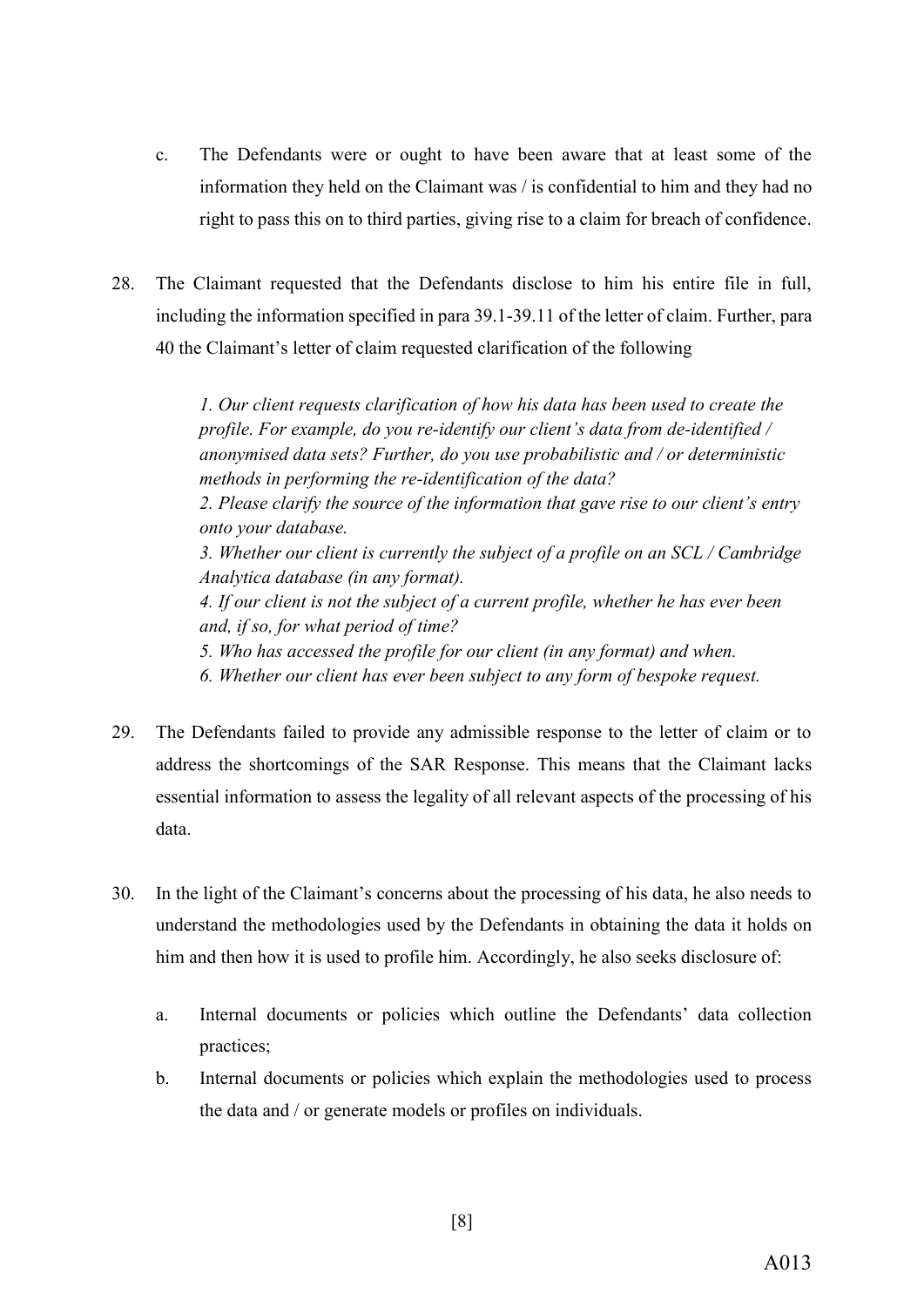31. Therefore, before pursuing his proposed claim, the Claimant seeks an order (i) compelling the Defendants to comply with their duties under s 7 DPA by providing a full response to his SAR; and (ii) requiring them to provide advance disclosure.

#### **LAW**

#### **The DPA**

- 32. The DPA gave domestic effect to the provisions of Directive 95/46/EC on the protection of individuals with regard to the processing of personal data and the free movement of such data ("**the Directive**"). Recital 2 of the Directive states that data processing systems "*must, whatever the nationality or residence of natural persons, respect their fundamental rights and freedoms, notably the right to privacy…*".
- 33. S 1 DPA contains the basic interpretative positions. "*Data subject*" is defined as the "*individual who is the subject of the data.*" "*Personal data*" means:

*data which relate to a living individual who can be identified—*

*(a) from those data, or*

*(b) from those data and other information which is in the possession of, or is likely to come into the possession of, the data controller,*

*and includes any expression of opinion about the individual and any indication of the intentions of the data controller or any other person in respect of the individual…*

- 34. S2 DPA defines the term "*sensitive personal data*" as including data consisting of information as to a data subject's *"political opinions"*, his *"religious beliefs or other beliefs of a similar nature.*"
- 35. S 5 DPA establishes the scope of the DPA's application. It provides, *inter alia*, that:9

**.** 

<sup>&</sup>lt;sup>9</sup> Emphasis added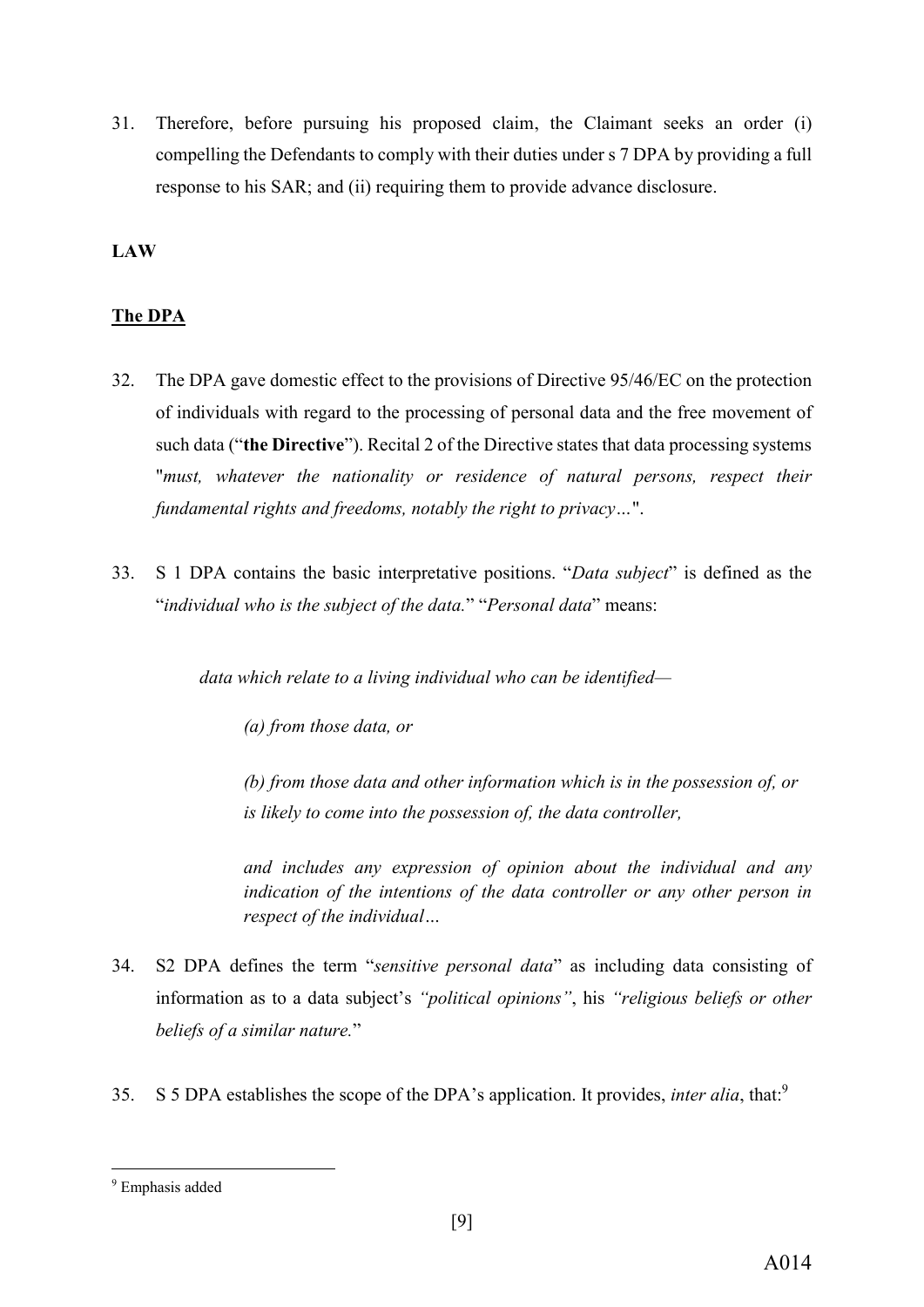*(1) Except as otherwise provided by or under section 54, this Act applies to a data controller in respect of any data only if—*

*(a) the data controller is established in the United Kingdom and the data are processed in the context of that establishment, or*

*(b) the data controller is established neither in the United Kingdom nor in any other EEA State but uses equipment in the United Kingdom for processing the data otherwise than for the purposes of transit through the United Kingdom.*

*(1A) …*

*(2) A data controller falling within subsection (1)(b) must nominate for the purposes of this Act a representative established in the United Kingdom.*

*(3) For the purposes of subsections (1) and (2), each of the following is to be treated as established in the United Kingdom—*

*(a) …,*

*(b) a body incorporated under the law of, or of any part of, the United Kingdom,*

*(c) …*

*(d) any person who does not fall within paragraph (a), (b) or (c) but maintains in the United Kingdom—*

*(i) an office, branch or agency through which he carries on any activity, or (ii) a regular practice;*

*and the reference to establishment in any other EEA State has a corresponding meaning.*

36. S 7(1) DPA provides for the right of access to personal data in the following manner:<sup>10</sup>

*Subject to the following provisions of this section and to sections 8, 9 and 9A, an individual is entitled—*

 $\overline{a}$ 

<sup>&</sup>lt;sup>10</sup> Emphasis added.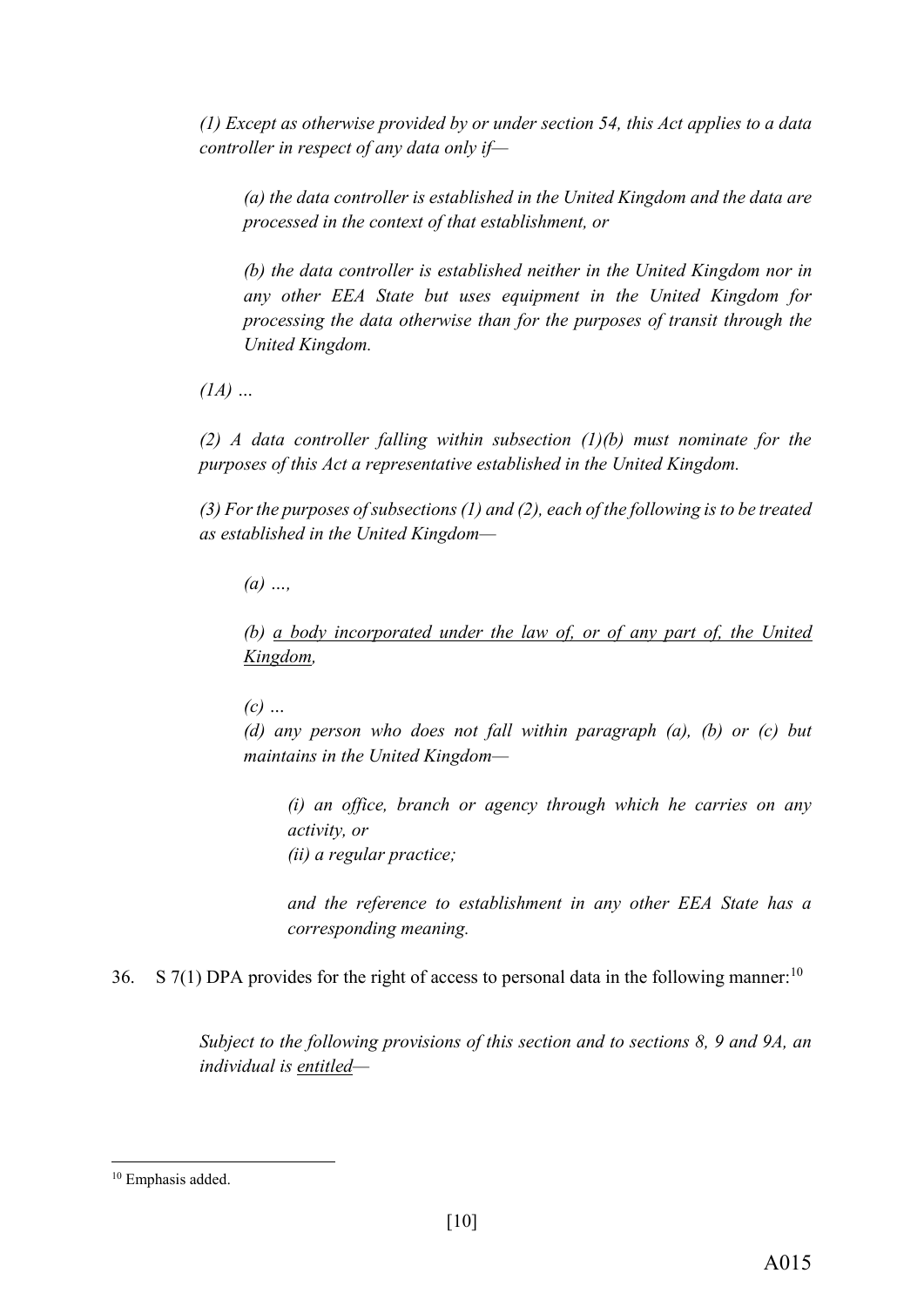- *(a) to be informed by any data controller whether personal data of which that individual is the data subject are being processed by or on behalf of that data controller,*
- *(b) if that is the case, to be given by the data controller a description of—*
	- *(i) the personal data of which that individual is the data subject,*
	- *(ii) the purposes for which they are being or are to be processed, and*
	- *(iii) the recipients or classes of recipients to whom they are or may be disclosed,*
- *(c) to have communicated to him in an intelligible form—*
	- *(i) the information constituting any personal data of which that individual is the data subject, and*
	- *(ii) any information available to the data controller as to the source of those data, and*
- *(d) where the processing by automatic means of personal data of which that individual is the data subject for the purpose of evaluating matters relating to him such as, for example, his performance at work, his credit worthiness, his reliability or his conduct, has constituted or is likely to constitute the sole basis for any decision significantly affecting him, to be informed by the data controller of the logic involved in that decision-taking.*
- 37. This provision implements Article 12 of the Directive, which is headed *"Right of access".* S 7(9) DPA provides that: *"If a court is satisfied on the application of any person who has made a request under the foregoing provisions of this section that the data controller in question has failed to comply with the request in contravention of those provisions, the court may order him to comply with the request."*

## **Pre-action disclosure**

38. Under s 33(2) Senior Courts Act 1981 the High Court has the power to order disclosure in the context of preliminary proceedings. It states:

## *Powers of High Court exercisable before commencement of action*

*(2) On the application, in accordance with rules of court, of a person who appears to the High Court to be likely to be a party to subsequent proceedings in that court*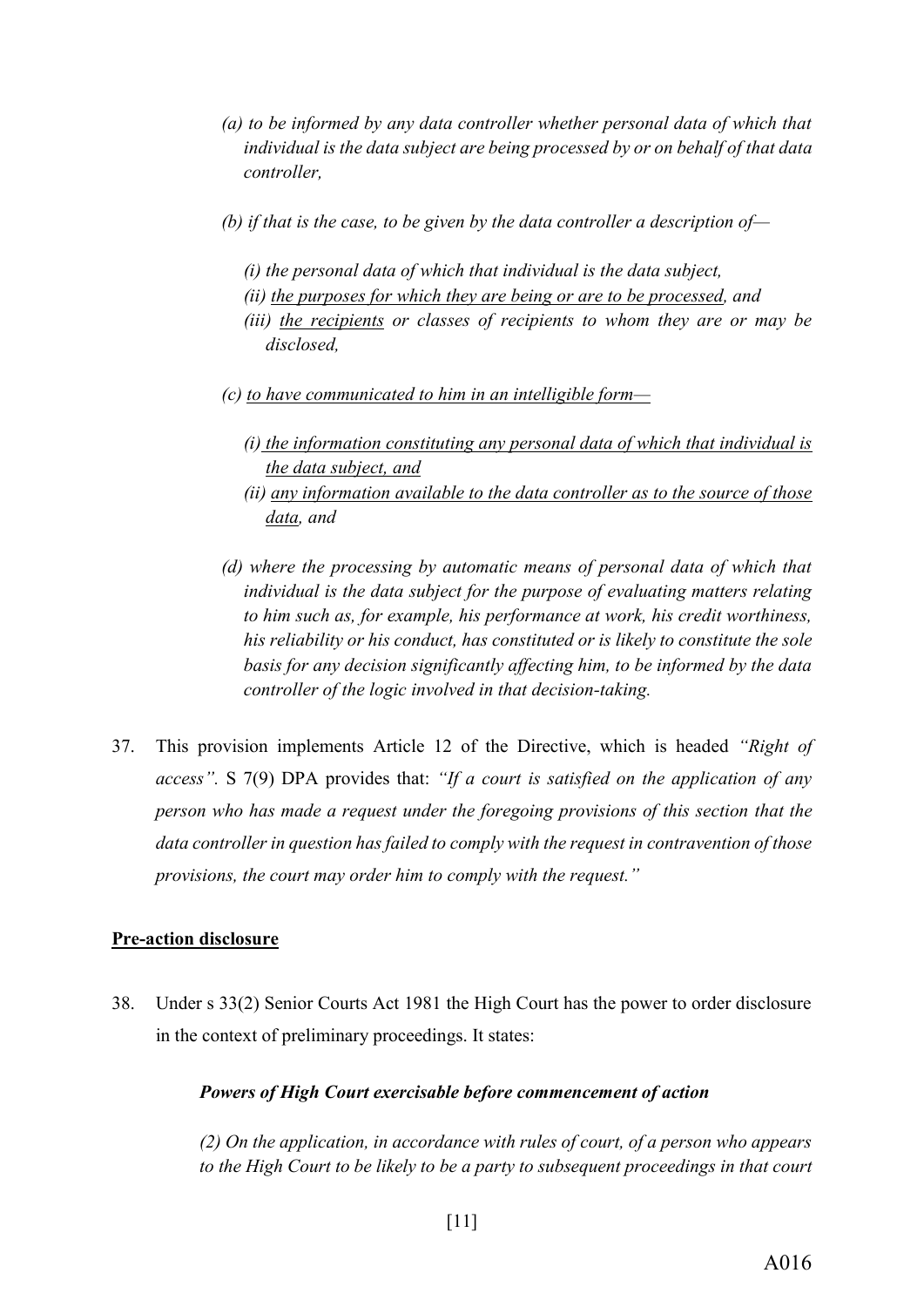$\left[ \ldots \right]$ <sup>1</sup> the High Court shall, in such circumstances as may be specified in the rules, *have power to order a person who appears to the court to be likely to be a party to the proceedings and to be likely to have or to have had in his possession , custody or power any documents which are relevant to an issue arising or likely to arise out of that claim—*

*(a) to disclose whether those documents are in his possession, custody or power; and*

*(b) to produce such of those documents as are in his possession, custody or power to the applicant or, on such conditions as may be specified in the order—*

*(i) to the applicant's legal advisers; or*

*(ii) to the applicant's legal advisers and any medical or other professional adviser of the applicant; or*

*(iii) if the applicant has no legal adviser, to any medical or other professional adviser of the applicant.*

39. Part 31.16 CPR states:

#### *Disclosure before proceedings start*

*(1) This rule applies where an application is made to the court under any Act for disclosure before proceedings have started.*

- *(2) The application must be supported by evidence.*
- *(3) The court may make an order under this rule only where–*

*(a) the respondent is likely to be a party to subsequent proceedings;*

*(b) the applicant is also likely to be a party to those proceedings;*

*(c) if proceedings had started, the respondent's duty by way of standard disclosure, set out in rule 31.6, would extend to the documents or classes of documents of which the applicant seeks disclosure; and*

*(d) disclosure before proceedings have started is desirable in order to –*

*(i) dispose fairly of the anticipated proceedings;*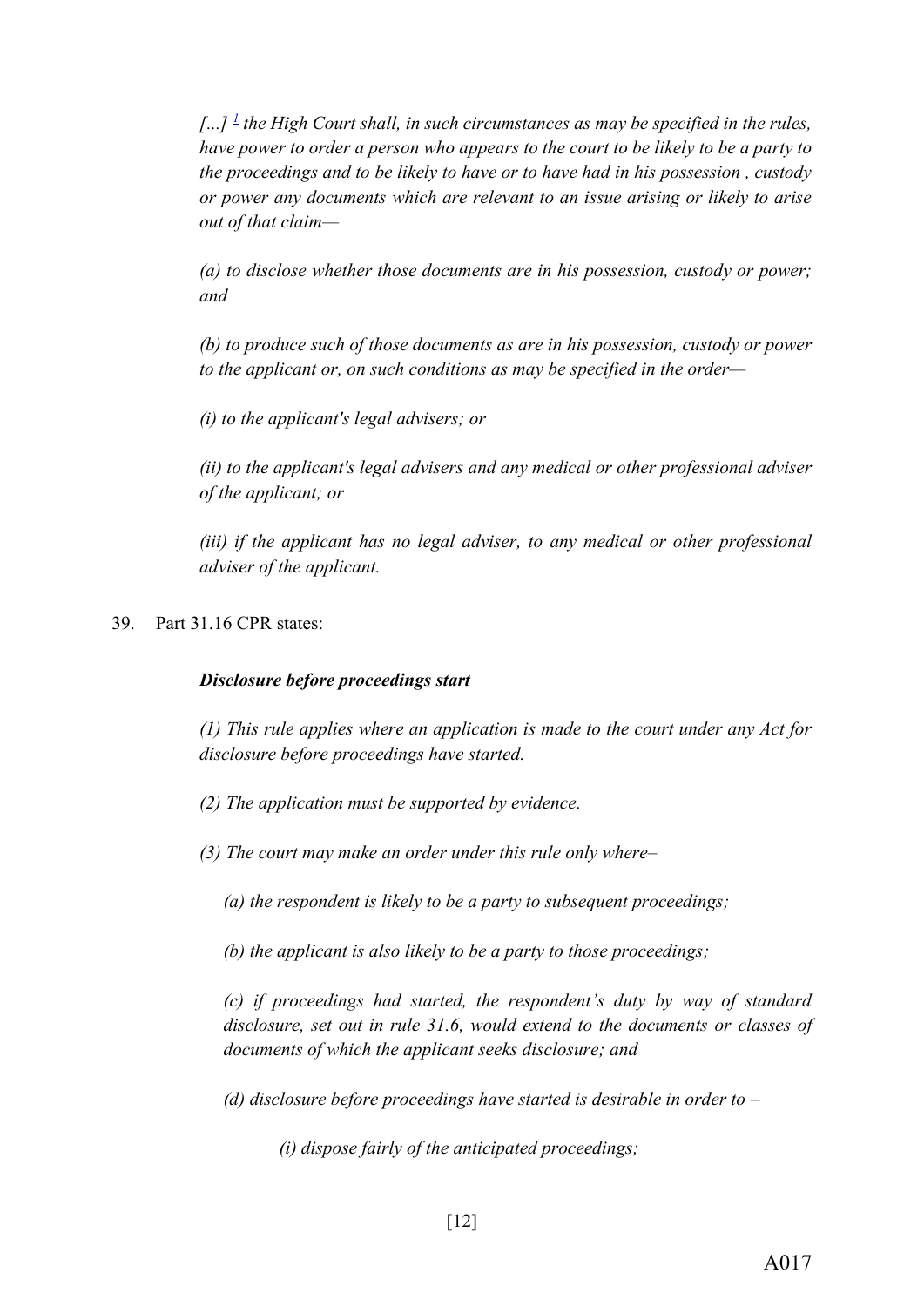*(ii) assist the dispute to be resolved without proceedings; or*

*(iii) save costs.*

*(4) An order under this rule must –*

*(a) specify the documents or the classes of documents which the respondent must disclose; and*

*(b) require him, when making disclosure, to specify any of those documents –*

*(i) which are no longer in his control; or*

*(ii) in respect of which he claims a right or duty to withhold inspection.*

*(5) Such an order may –*

*(a) require the respondent to indicate what has happened to any documents which are no longer in his control; and*

*(b) specify the time and place for disclosure and inspection.*

#### **THE S 7 DPA CLAIM**

- <span id="page-18-0"></span>40. The Defendants (or at least some of the Defendants) are and were at all material times data controllers within the meaning of s 5 DPA. The Defendants processed and/or continue to process the Claimant's personal data, including sensitive personal data, within the meaning of s 1 and 2 DPA.
- 41. The Claimant is and was at all material times a data subject within the meaning of s 1 DPA.
- 42. The Defendants' failure to comply adequately with the Claimant's DPA request is unlawful and in breach of the Claimant's statutory "right of access to personal data".
- 43. Without prejudice to the generality of the aforesaid, the Claimant avers as follows:
- 44. The SAR Response provide was inadequate and unlawful in that: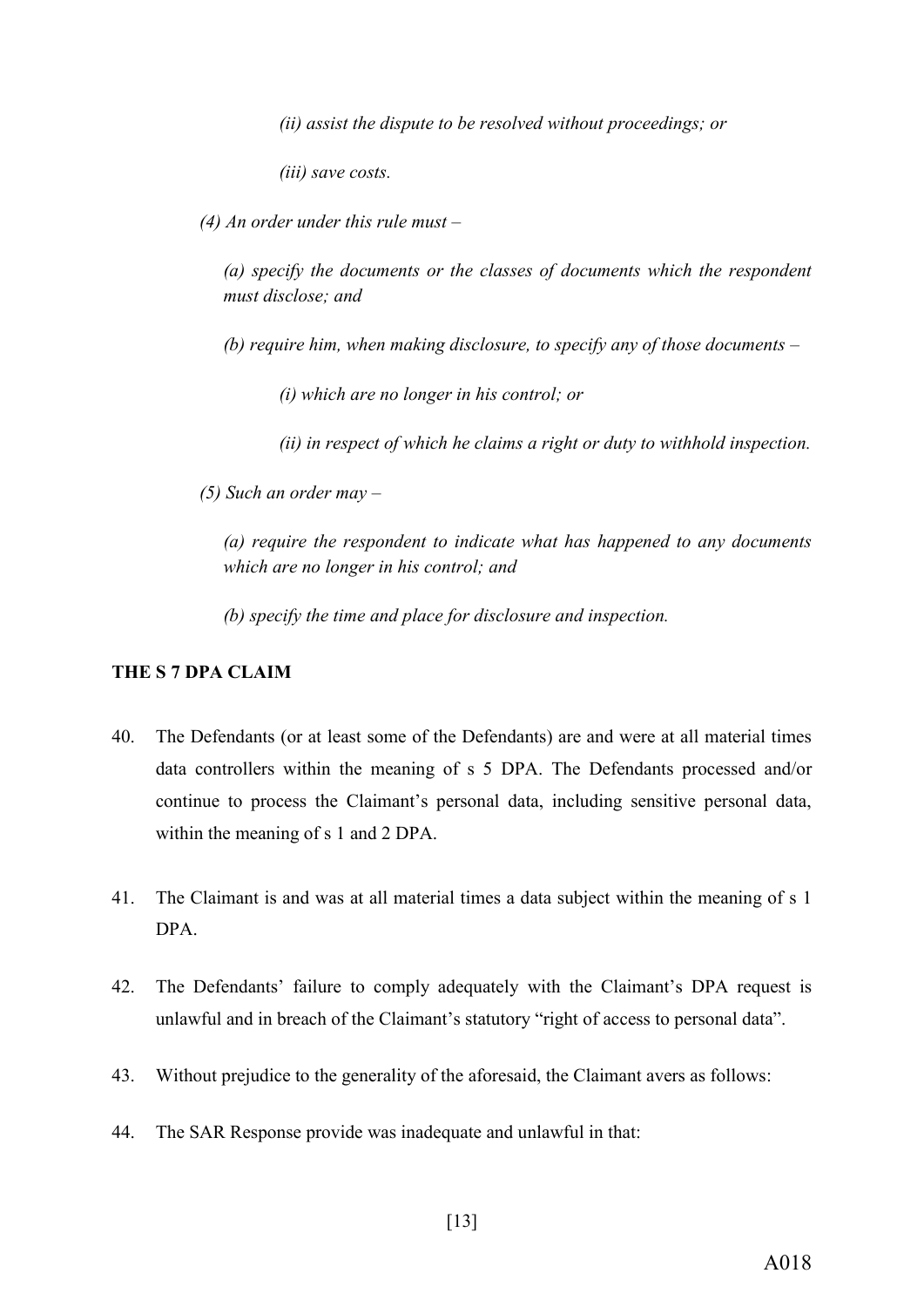- a. It was materially incomplete as further data is likely to have been withheld (see paras [18-](#page-10-0)[19,](#page-10-1) above), contrary to s  $7(1)(c)$  DPA;
- b. It provided inadequate information on the purposes for which the Claimant's data was being processed (see paragraphs [20,](#page-10-2) above), contrary to s 7(1)(b)(ii) DPA;
- c. It failed to provide information on the recipients to whom the Claimant's personal data was or may be disclosed (see paragraphs [21,](#page-11-0) above) contrary to s  $7(1)(b)(iii)$ DPA; and / or
- d. It failed to provide any information available regarding the source(s) of the personal data (see paragraphs [22,](#page-11-1) above) contrary to s  $7(1)(c)(ii)$  DPA.
- 45. The inadequacies of the SAR Response set out above are confirmed by the expert evidence of Professor Howard and Dr Stillwell (see paras [23-](#page-11-2)[24,](#page-11-3) above).
- 46. There is no justification for the Defendants' failure to provide an adequate and lawful response to the SAR.

#### **THE DISCLOSURE APPLICATION**

- 47. The Defendants' failure to comply with the Claimant's SAR means that the Court will need to deal with the claim under s 7 DPA in any event. The Disclosure Application supplements the s 7 DPA claim in that it requests further relevant information which, while not within the scope of s 7 DPA, is essential for the Claimant to be able to understand the manner in which the Defendants process his data and the legality thereof.
- 48. The criteria under Part 31.16(3)(a)-(c) CPR are established in this case:
	- a. The Respondents are the intended Defendants in the proposed claim outlined at para [25](#page-12-0) ff., above.
	- b. The Applicant is the intended Claimant to those proceedings.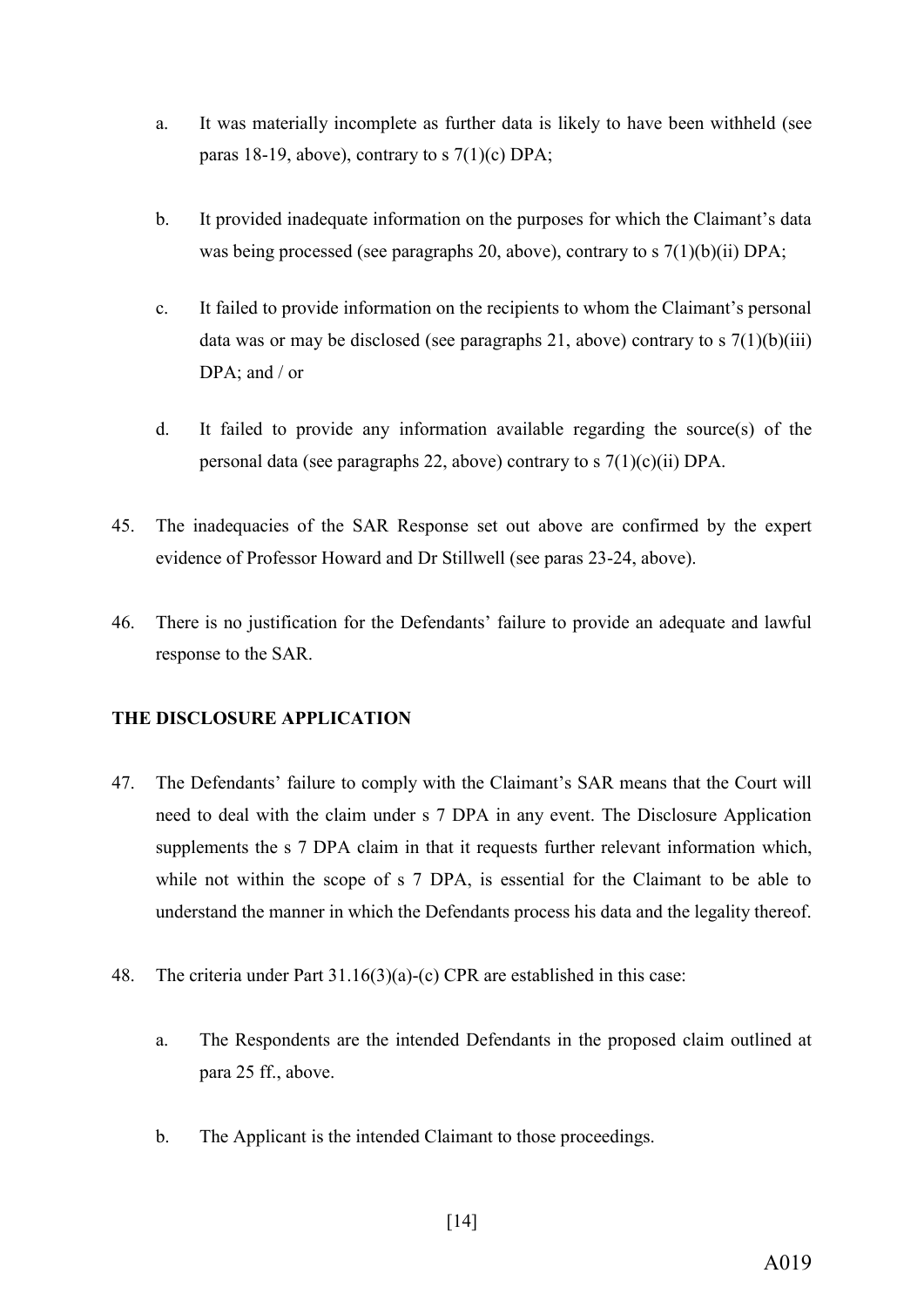- c. The documents sought would need to be disclosed by the Respondents under standard disclosure in the event that such a claim goes ahead.
- 49. Pre-action disclosure is desirable within the meaning of Part 31.16(3)(d) for the following reasons.
- 50. **First**, the Claimant requires disclosure of any and all information regarding the processing of his personal data by the Defendants in order to be able to ascertain to true nature and scope of the proposed claim. The Claimant is also concerned to understand who the data was provided, to appreciate the full extent of the processing and nature of the claims arising.
- 51. **Second**, providing this disclosure now, at the pre-action stage of that claim, will avoid the need for multiple costly and unnecessary amendments in due course. The key information necessary for the complete pleading of the claim is held by the Defendants.
- 52. **Third**, it is likely to lead a narrowing of the issues between the parties, saving costs and time, and allowing informed consideration of alternative dispute resolution options.
- 53. Together, the above reasons mean that pre-action disclosure is appropriate within the meaning of Part 31.16 CPR.

## **CONCLUSION**

54. In light of the above, the Court is invited to make the draft order prepared by the Claimant and require the Defendant to (i) comply fully with his SAR, and (ii) provide the preaction disclosure sought.

> **DINAH ROSE QC BEN JAFFEY QC JULIANNE KERR MORRISON NIKOLAUS GRUBECK**

#### **Date: 16 March 2018**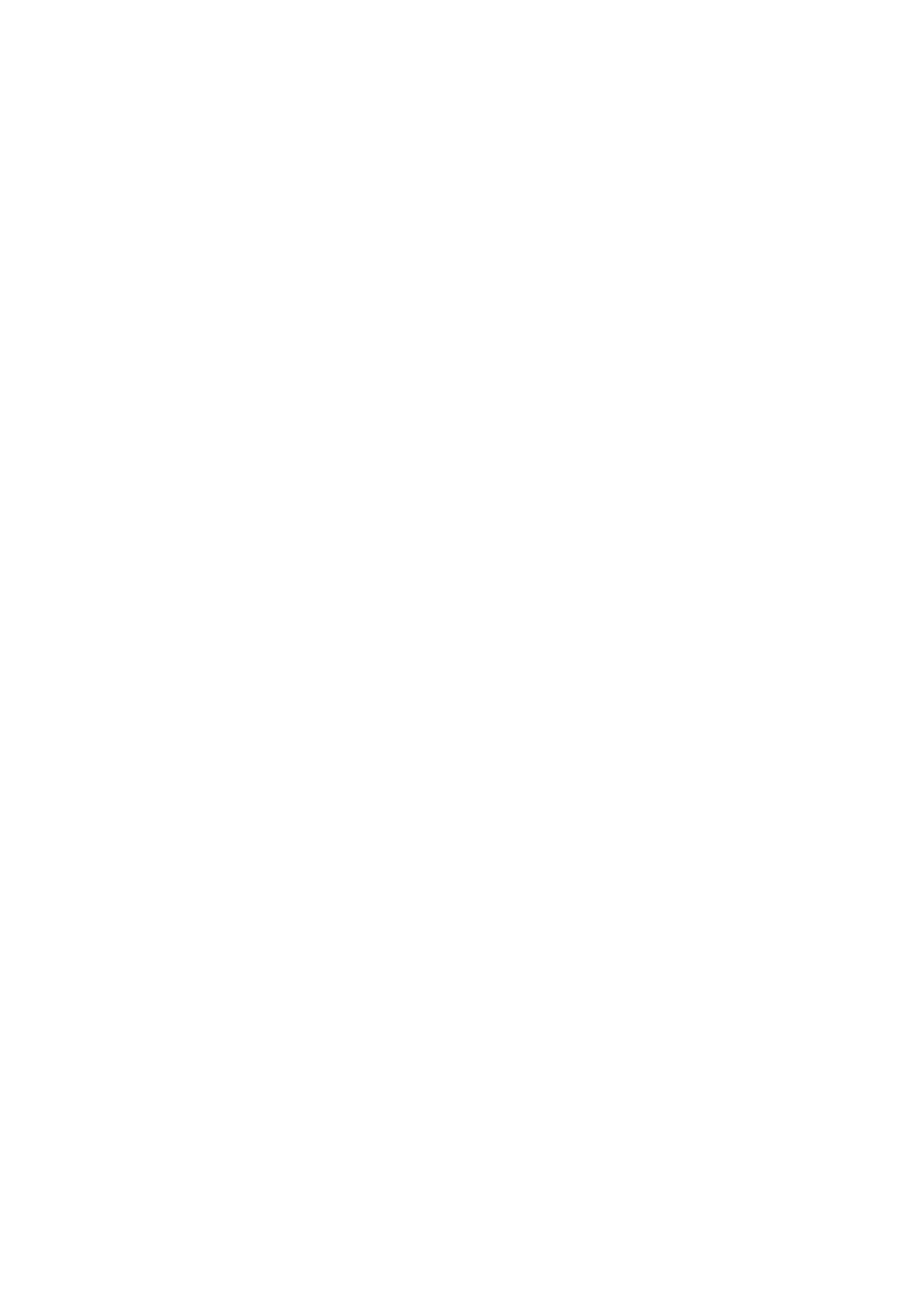**Claim No.:**

## **IN THE HIGH COURT OF JUSTICE QUEEN'S BENCH DIVISION MEDIA AND COMMUNICATIONS LIST**

**BETWEEN:**

#### **DAVID CARROLL**

**Claimant / Applicant**

**- and -**

# **(1) CAMBRIDGE ANALYTICA LTD (2) CAMBRIDGE ANALYTICA (UK) LTD (3) SCL ELECTIONS LTD (4) SCL GROUP LTD**

**Defendants / Respondents**

#### **ORDER \_\_\_\_\_\_\_\_\_\_\_\_\_\_\_\_\_\_\_\_\_\_\_\_\_\_\_\_\_\_\_\_\_\_\_\_\_\_\_\_\_\_\_\_\_\_\_\_\_\_\_\_\_\_\_\_\_\_\_\_\_\_\_\_\_\_\_\_\_\_\_\_\_\_\_**

**\_\_\_\_\_\_\_\_\_\_\_\_\_\_\_\_\_\_\_\_\_\_\_\_\_\_\_\_\_\_\_\_\_\_\_\_\_\_\_\_\_\_\_\_\_\_\_\_\_\_\_\_\_\_\_\_\_\_\_\_\_\_\_\_\_\_\_\_\_\_\_\_\_\_\_**

**UPON** the Claimant's claim pursuant to section 7(9) of the Data Protection Act 1997 issued on 16 March 2018

**AND UPON** the Claimant's application for pre-action disclosure pursuant to section 33(2) Senior Courts Act 1981 and Part 31.16 CPR

#### **IT IS ORDERED THAT:**

- 1. The Claimant's claim under section 7(9) of the Data Protection Act 1998 is allowed.
- 2. The Defendant must comply in full with the Claimant's subject access request made under section  $7(1)$  of the Data Protection Act 1998 by no later than  $\lceil$  2018.
- 3. The Defendant must provide pre-action disclosure of the material specified in paras 28 and 30 of the Part 8 Claim / Application for pre-action disclosure dated 16 March 2018. That disclosure to be provided by the same deadline as prescribed in para 2 of this Order.